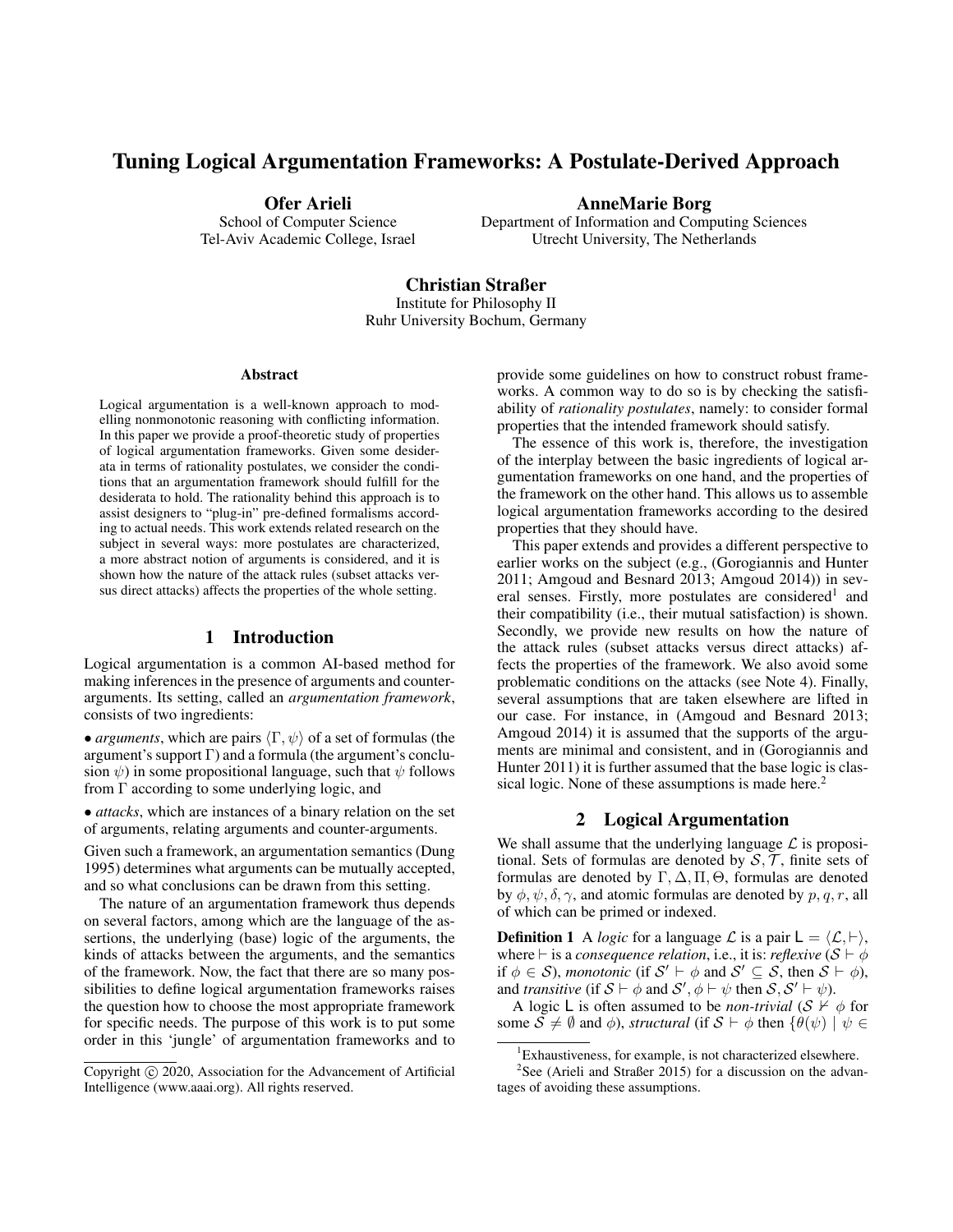$S \vdash \theta(\phi)$  for every substitution  $\theta$ ), and *compact* (if  $S \vdash \phi$ then  $\Gamma \vdash \phi$  for some finite  $\Gamma \subset \mathcal{S}$ ).

In what follows, we shall assume that  $\mathcal L$  contains at least a  $\vdash$ -negation operator  $(\neg)$ , satisfying  $p \not\vdash \neg p$  and  $\neg p \not\vdash p$ (for atomic p), and a  $\vdash$ -conjunction operator ( $\land$ ), for which  $\mathcal{S} \vdash \psi \land \phi$  iff  $\mathcal{S} \vdash \psi$  and  $\mathcal{S} \vdash \phi$ .<sup>3</sup> Also, we denote by  $\bigwedge \Gamma$ the conjunction of all the formulas in Γ.

**Definition 2** Let  $L = \langle \mathcal{L}, \vdash \rangle$  be a logic and let S be a set of *L*-formulas. The  $\vdash$ -*closure of* S is the set  $CN_L(S) = \{\phi \mid$  $S \vdash \phi$ . We say that S is *\\ine -consistent*, if there are no formulas  $\phi_1, \ldots, \phi_n \in \mathcal{S}$  for which  $\vdash \neg(\phi_1 \land \cdots \land \phi_n)$ .

Given a logic L, an *argument* corresponds to the wellknown proof-theoretic notion of a *sequent* (Gentzen 1934).

**Definition 3** Let  $L = \langle \mathcal{L}, \vdash \rangle$  be a logic and let S be a set of formulas in L.

- An L*-sequent* (*sequent* for short) is an expression of the form  $\Gamma \Rightarrow \Delta$ , where  $\Gamma$  and  $\Delta$  are finite sets of formulas in  $\mathcal L$  and  $\Rightarrow$  is a symbol that does not appear in  $\mathcal L$ .
- An L*-argument* (*argument* for short) is an L-sequent of the form  $\Gamma \Rightarrow \psi,^4$  where  $\Gamma \vdash \psi$ . We say that  $\overline{\Gamma}$  is the *support set* of  $\Gamma \Rightarrow \psi$  (also denoted by  $\textsf{Supp}(\Gamma \Rightarrow \psi)$ ) and that  $\psi$  is its *conclusion* (also denoted  $Conc(\Gamma \Rightarrow \psi)$ ). For a set S of arguments, we let  $\mathsf{Supps}(\mathsf{S}) = \bigcup \{\mathsf{Supp}(a) \mid \mathsf{S}(\mathsf{Supp}(a))\}$  $a \in S$  and Concs(S) = {Conc(a) |  $a \in S$  }.
- An L-*argument based on* S is an L-argument  $\Gamma \Rightarrow \psi$ , where  $\Gamma \subseteq \mathcal{S}$ . We denote by  $Arg_{\mathsf{L}}(\mathcal{S})$  the set of all the L-arguments based on S.

Note 1 It is sometimes assumed that the argument's support is  $\vdash$ -consistent and/or that none of its subsets  $\vdash$ -entails the arguments' conclusion (see, e.g., (Besnard and Hunter 2009; Amgoud and Besnard 2013)). As our goal here is to keep the discussion as general as possible, we do not make such restrictions. We refer to (Arieli and Straßer 2015) for further justifications of this choice.

Formal systems for constructing sequents (and so arguments) for a logic  $L = \langle L, \vdash \rangle$  are called *sequent calculi* (Gentzen 1934), denoted here by C. A sequent is *provable* (or *derivable*) in C if there is a derivation for it in C. In what follows we shall assume that the calculus C is sound and complete for its logic (i.e.,  $\Gamma \Rightarrow \psi$  is provable in C iff  $\Gamma \vdash \psi$ ). Note that this implies, in particular, that for a given set S, all the elements in  $\text{Arg}_{\mathsf{L}}(\mathcal{S})$  are C-provable.

Just as arguments are constructed by inference rules in C, conflicts (attacks) between arguments are represented by (attack) rules. Such rules consist of an attacking argument (the first condition of the rule), an attacked argument (the last condition of the rule), conditions for the attack (the other conditions of the rule) and a conclusion (the eliminated attacked sequent). The outcome of an application of such a rule is that the attacked sequent is 'eliminated' (or 'invalidated'; see below the exact meaning of this). The elimination of a sequent  $a = \Gamma \Rightarrow \phi$  is denoted by  $\Gamma \not\Rightarrow \phi$ .

<sup>3</sup>By the definition of  $\land$  and since L is a logic,  $\phi \land \psi \vdash \phi$ ;  $\phi \land \psi \vdash \psi$  and  $\phi, \psi \vdash \phi \land \psi$ , so  $\mathcal{S} \cup {\phi, \psi} \vdash \gamma$  iff  $\mathcal{S} \cup {\phi \land \psi} \vdash \gamma$ .

4 Set signs in arguments are omitted.

Definition 4 Below are some attack rules. In all of them we assume that  $\Gamma_2 \neq \emptyset$  (see also (Arieli and Straßer 2015) and (Straßer and Arieli 2019) for many other rules):

- Defeat (Def):  $\frac{\Gamma_1 \Rightarrow \psi_1 \quad \psi_1 \Rightarrow \neg \bigwedge \Gamma_2 \quad \Gamma_2 \Rightarrow \psi_2}{\Gamma_1 \Rightarrow \bigwedge \Gamma_2 \quad \Gamma_1 \Rightarrow \bigwedge \Gamma_2 \Rightarrow \psi_2}$  $\Gamma_2 \not\Rightarrow \psi_2$
- Direct Defeat (DDef):  $\frac{\Gamma \Rightarrow \psi \quad \psi \Rightarrow \neg \gamma \quad \Gamma', \gamma \Rightarrow \psi'}{\Gamma'}$  $\Gamma', \gamma \not\Rightarrow \psi'$
- Undercut (Ucut):  $\Gamma_1 \Rightarrow \psi_1 \quad \psi_1 \Rightarrow \neg \bigwedge \Gamma_2 \quad \neg \bigwedge \Gamma_2 \Rightarrow \psi_1 \quad \Gamma_2, \Gamma'_2 \Rightarrow \psi_2$ 
	- $\Gamma_2, \Gamma'_2 \not \Rightarrow \psi_2$
- Direct Undercut (DUcut):

$$
\frac{\Gamma \Rightarrow \psi \quad \psi \Rightarrow \neg \gamma \quad \neg \gamma \Rightarrow \psi \quad \Gamma', \gamma \Rightarrow \psi'}{\Gamma', \gamma \not\Rightarrow \psi'}
$$
\n• Consistency Ucut (ConUcut):  
\n
$$
\frac{\Rightarrow \neg \bigwedge \Gamma_2 \quad \Gamma_2, \Gamma'_2 \Rightarrow \psi}{\Gamma_2, \Gamma'_2 \not\Rightarrow \psi}
$$

The rules above indicate when the attacker challenges the attacked argument. For instance, when  $\{p, \neg p\} \subseteq S$  and classical logic (CL) is the core logic, the sequents  $p \Rightarrow p$ and  $\neg p \Rightarrow \neg p$  attack each other according to Defeat (as well as according to Direct Defeat and (Direct) Undercut).

An argumentation framework is now defined as follows:

Definition 5 A (sequent-based) *argumentation framework* (AF) for a set of formulas S, based on a logic  $\mathsf L$  and a set A of attack rules, is a pair  $\mathcal{AF}_{L,A}(\mathcal{S}) = \langle \text{Arg}_{L}(\mathcal{S}), \mathcal{A} \rangle$ , where  $\mathcal{A} \subseteq \text{Arg}_{\mathsf{L}}(\mathcal{S}) \times \text{Arg}_{\mathsf{L}}(\mathcal{S})$  and  $(a_1, a_2) \in \mathcal{A}$  iff there is an  $\mathcal{R} \in A$  such that  $a_1 \mathcal{R}$ -attacks  $a_2$ .<sup>5</sup> The subscripts L and/or A will be omitted when they are clear from the context or arbitrary.

**Example 1** Let  $\mathcal{AF}_{CL}(\mathcal{S}) = \langle \text{Arg}_{CL}(\mathcal{S}), \mathcal{A} \rangle$  be an AF for  $S = \{p, q, \neg p \lor \neg q, r\}$ , classical logic (CL) as the base logic, and  $A$  is obtained from the attack rules in A, where  $\{ConUcut\} \subseteq A \subseteq \{DDef, DUcut, ConUcut\}$ . The following sequents are in  $\text{Arg}_{\text{CL}}(\mathcal{S})$ :

| $a_1 = r \Rightarrow r$                                   | $a_7 = p, q \Rightarrow p \wedge q$                       |
|-----------------------------------------------------------|-----------------------------------------------------------|
| $a_2 = p \Rightarrow p$                                   | $a_8 = \neg p \lor \neg q, q \Rightarrow \neg p$          |
| $a_3 = q \Rightarrow q$                                   | $a_9 = \neg p \lor \neg q, p \Rightarrow \neg q$          |
| $a_4 = \neg p \lor \neg q \Rightarrow \neg p \lor \neg q$ | $a_{\top} =$                                              |
| $a_5 = p \Rightarrow \neg((\neg p \lor \neg q) \land q)$  | $\Rightarrow \neg (p \land q \land (\neg p \lor \neg q))$ |
| $a_6 = q \Rightarrow \neg((\neg p \lor \neg q) \land p)$  | $a_{\perp} = p, q, \neg p \lor \neg q \Rightarrow \neg r$ |

Figure 1 is a graphical representation of part of the argumentation framework with direct defeat and consistency undercut as the attack rules.

Given an argumentation framework  $\mathcal{AF}_{LA}(\mathcal{S})$ , Dungstyle semantics (Dung 1995) can be applied to it, to determine what combinations of arguments (called *extensions*) can collectively be accepted from  $\mathcal{AF}_{LA}(\mathcal{S})$ .

**Definition 6** Let  $\mathcal{AF}_{L,A}(\mathcal{S}) = \langle \text{Arg}_{L}(\mathcal{S}), \mathcal{A} \rangle$  be an argumentation framework and let  $S \subseteq \text{Arg}_{L}(S)$  be a set of arguments. It is said that:

 $5$ The attacking and the attacked arguments must be elements of  $Arg_{L}(\mathcal{S})$ , to prevent "irrelevant attacks", in which, e.g.,  $\neg p \Rightarrow \neg p$ attacks  $p \Rightarrow p$  although  $S = \{p\}.$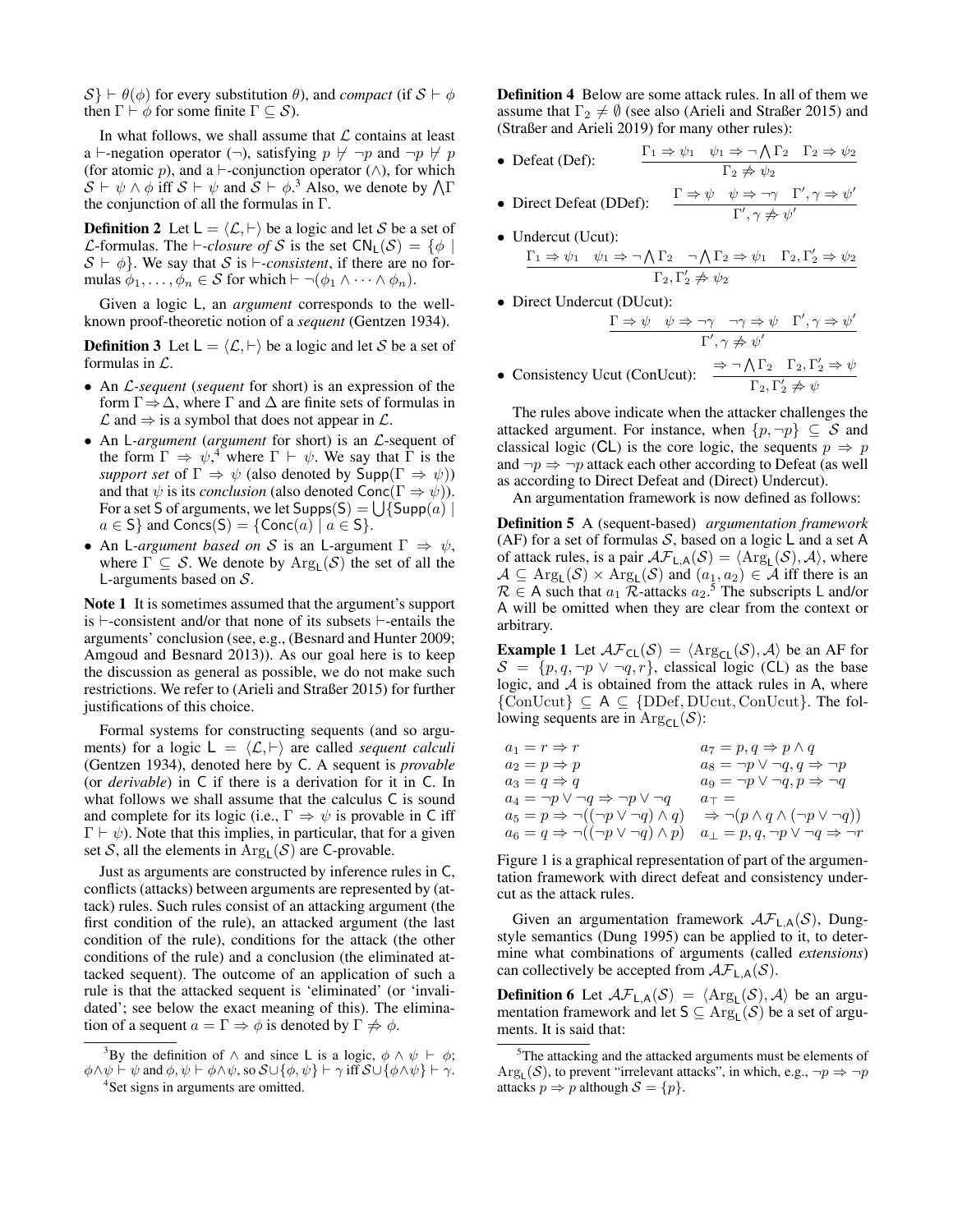

Figure 1: Part of the framework from Example 1.

- S *attacks* a if there is an  $a' \in S$  such that  $(a', a) \in A$ ;
- S *defends* a if S attacks every attacker of a;
- S is *conflict-free* if for no  $a_1, a_2 \in S$ ,  $(a_1, a_2) \in A$ ;
- S is *admissible* if it is conflict-free and defends all of its elements.

An admissible set that contains all the arguments that it defends is called a *complete* (cmp) *extension* of  $\mathcal{AF}_{LA}(\mathcal{S})$ . The following extensions are regarded the *completenessbased semantics* of  $\mathcal{AF}_{\mathsf{LA}}(\mathcal{S})$ :

- the *grounded* (grd) extension of  $\mathcal{AF}_{LA}(S)$  is the  $\subseteq$ minimal complete extension of  $Arg_{\mathsf{L}}(\mathcal{S})$ ;
- a *preferred (*prf*) extension* of AFL,A(S) is a ⊆-maximal complete extension of  $Arg_{L}(\mathcal{S})$ ;
- a *stable* (stb) *extension* of  $\mathcal{AF}_{\mathsf{LA}}(\mathcal{S})$  is a conflict-free set in  $\text{Arg}_{\mathsf{L}}(\mathcal{S})$  that attacks every argument not in it.

We denote by  $Ext_{sem}(\mathcal{AF}_{L,A}(\mathcal{S}))$  the set of all the extensions of  $\mathcal{AF}_{L,\mathsf{A}}(\mathcal{S})$  for some sem  $\in \{\mathsf{cmp}, \mathsf{grd}, \mathsf{prf}, \mathsf{stb}\}.$  The subscript is omitted when it is clear from the context.

Note 2 As shown in (Dung 1995), the grounded extension is unique for a given framework, and every stable extension is preferred. Other extensions and their properties are discussed, e.g., in (Baroni, Caminada, and Giacomin 2018; Baroni and Giacomin 2009).

**Example 2** Let  $\mathcal{AF}_{CL, \{Ucut\}}(\mathcal{S})$  be an argumentation framework for  $S = \{p, \neg p, q\}$ , based on CL and Undercut. Then  $q \Rightarrow q$  belongs to every complete extension of the framework, since  $\Rightarrow p \lor \neg p$  counter-attacks any attacker of  $q \Rightarrow q$  that belongs to  $\text{Arg}_{\text{CL}}(\mathcal{S})$ .<sup>6</sup>

Example 3 Consider again the argumentation framework of Figure 1. In this figure, the grounded extension consists only of the arguments  $a_1$  and  $a_{\overline{1}}$ , and the preferred/stable extensions are (supersets of the sets)  $\mathcal{E}_1$  =  ${a_{\top}, a_1, a_2, a_3, a_5, a_6, a_7}, \mathcal{E}_2 = {a_{\top}, a_1, a_2, a_4, a_5, a_9},$ and  $\mathcal{E}_3 = \{a_{\top}, a_1, a_3, a_4, a_6, a_8\}.$ 

## 3 Evaluation of Argumentation Frameworks

The definition of (sequent-based) argumentation frameworks leaves plenty of choices to be made in their construction, as the base logic L, the attack rules A, and the underlying semantics sem may vary from one case to another. In what follows we check how these choices affect the properties of the frameworks that are obtained. For this, we consider several desirable properties (rationality postulates) and then check in what setting they are satisfied.

Interestingly, despite the diversity of logics and their sequent calculi covered in this work, for our results not much needs to be assumed about the actual content of the calculi. In fact, we only need to assume that the rules of the basic calculus from Figure 2 are part of (or admissible in) C.

| [Ref] $\overline{\phi \Rightarrow \phi}$                                                                                                  |                                                                                                                                                                            |  |  |
|-------------------------------------------------------------------------------------------------------------------------------------------|----------------------------------------------------------------------------------------------------------------------------------------------------------------------------|--|--|
| [Cut] $\frac{\Gamma_1 \Rightarrow \psi, \Pi_1 \quad \Gamma_2, \psi \Rightarrow \Delta_2}{\Gamma_1, \Gamma_2 \Rightarrow \Pi_1, \Delta_2}$ |                                                                                                                                                                            |  |  |
| [LMon] $\frac{\Gamma \Rightarrow \Delta}{\Gamma, \phi \Rightarrow \Delta}$                                                                | [RMon] $\frac{\Gamma \Rightarrow \Pi}{\Gamma \Rightarrow \Pi \phi}$                                                                                                        |  |  |
| $[\neg \Rightarrow] \frac{\Gamma \Rightarrow \Pi, \varphi}{\neg \varphi, \Gamma \Rightarrow \Pi}$                                         | $[\Rightarrow \neg] \frac{\varphi, \Gamma \Rightarrow \Pi}{\Gamma \Rightarrow \Pi, \neg \varphi}$                                                                          |  |  |
| $[\wedge \Rightarrow] \frac{\Gamma, \varphi, \psi \Rightarrow \Delta}{\Gamma, \varphi \wedge \psi \Rightarrow \Delta}$                    | $[\Rightarrow \wedge] \frac{\Gamma_1 \Rightarrow \Pi_1, \varphi \quad \Gamma_2 \Rightarrow \Pi_2, \psi}{\Gamma_1, \Gamma_2 \Rightarrow \Pi_1, \Pi_2, \varphi \wedge \psi}$ |  |  |

Figure 2: Rules that are part of (or admissible in) the calculus C (in case that C is single-conclusioned  $\Pi$ ,  $\Pi_1$  and  $\Pi_2$  should be empty and  $\Delta$ ,  $\Delta_1$  and  $\Delta_2$  contain at most one formula).

Example 4 Gentzen's calculus LK for classical logic, its single-conclusion variation LJ for intuitionistic logic, as well as their extensions to modal logics, are some wellknown calculi for base logics that are covered by our study.

The next simple lemmas will be needed in what follows.

**Lemma 1** *For a formula*  $φ$  *and a finite set of formulas* Γ, *the sequents*  $\phi \Rightarrow \neg \neg \phi$ *, and*  $\Gamma \Rightarrow \Lambda \Gamma$  *are* C-*derivable.* 

**Lemma 2** If  $\Gamma \Rightarrow \neg \wedge \Delta$  is C-derivable, also  $\Delta \Rightarrow \neg \wedge \Gamma$ ;  $\Gamma \Rightarrow \neg \bigwedge (\Delta \cup \Delta')$ ;  $\Gamma, \Delta \Rightarrow$ ; and  $\Gamma, \Delta \setminus \{\delta\} \Rightarrow \neg \delta$  (for  $\delta \in \Delta$ ) *are* C*-derivable.*

**Lemma 3** *For every*  $\phi, \psi \in \mathcal{L}$  *the sequent*  $\phi, \neg \phi \Rightarrow \psi$  *is* C-derivable (thus L is explosive:  $\phi$ ,  $\neg \phi \vdash \psi$ ).

**Definition 7** Let S be a set of formulas and a an argument. The following notations will be useful in the sequel:

• Free<sub>l</sub>  $(S)$  is the set of formulas in S that are not in any  $\subseteq$ -minimally  $\vdash$ -inconsistent subset of S; MCS<sub>L</sub>(S) is the set of the  $\subseteq$ -maximally  $\vdash$ -consistent subsets of S. 7

<sup>&</sup>lt;sup>6</sup>Since any attacker of  $q \Rightarrow q$  has an inconsistent support set.

 ${}^{7}$ A  $\vdash$ -consistent subset  $\mathcal T$  of  $\mathcal S$  is a maximal  $\vdash$ -consistent subset of S if every subset  $\mathcal{T}'$  of S such that  $\mathcal{T} \subsetneq \mathcal{T}'$  is  $\vdash$ -inconsistent. A  $\vdash$ -inconsistent subset  $\mathcal T$  of  $\mathcal S$  is a minimal  $\vdash$ -inconsistent subset of S if every subset  $\mathcal{T}'$  of S such that  $\mathcal{T}' \subsetneq \mathcal{T}$  is  $\vdash$ -consistent. We shall usually omit the prefix  $\vdash$  when it is known or arbitrary.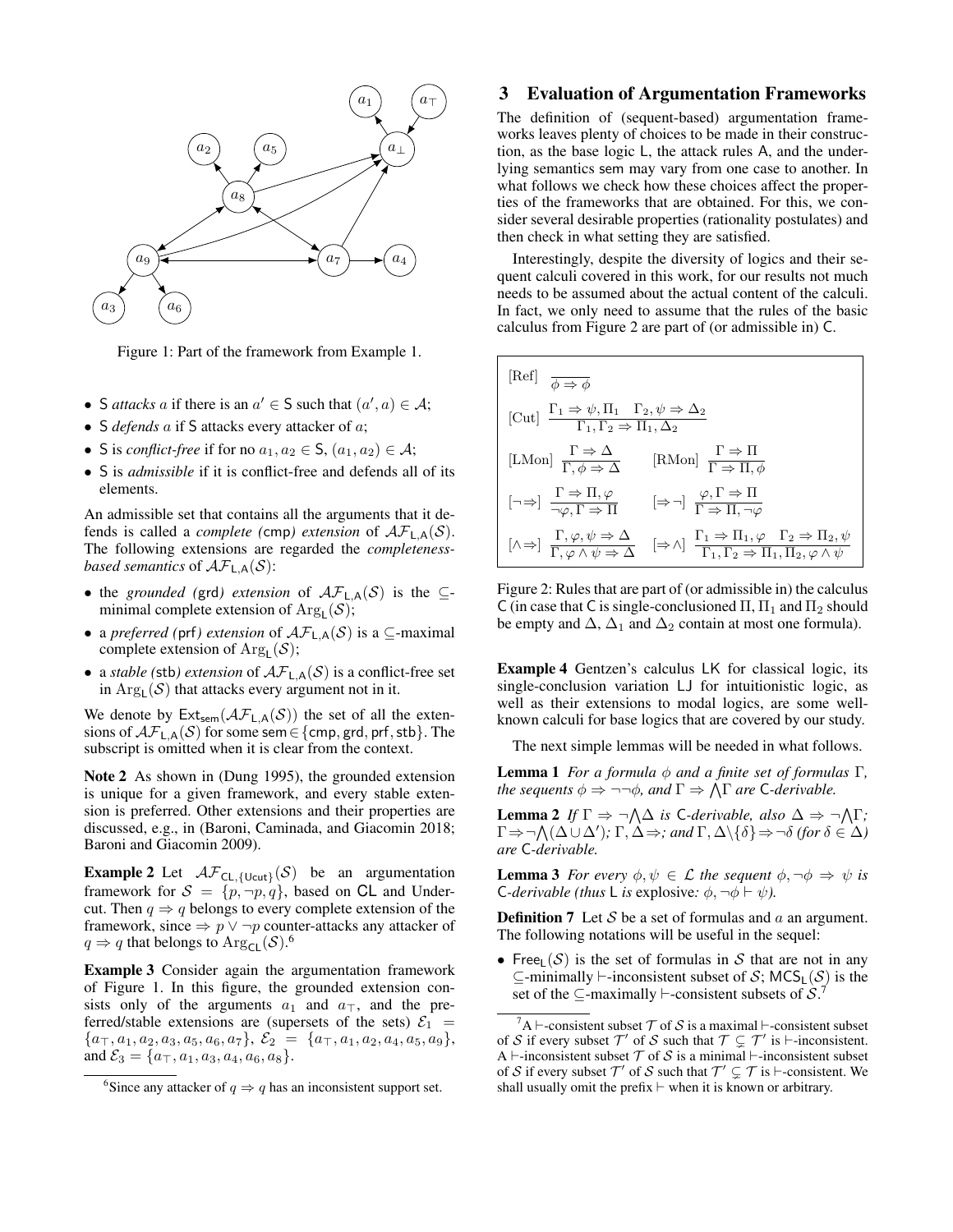• An argument  $a'$  is a *subargument* of a iff  $\textsf{Supp}(a') \subseteq$  $\mathsf{Supp}(a)$ . The set of subarguments of a is denoted  $\mathsf{Sub}(a)$ .

Next, we consider rationality postulates for (logical) argumentation frameworks. Postulates that have been considered in the literature (see (Amgoud 2014; Caminada and Amgoud 2007)) are denoted below by  $\circ$ , others are denoted by  $\bullet$ .

**Definition 8** Let  $\mathcal{AF}_{L,A}(\mathcal{S}) = \langle \text{Arg}_{L}(\mathcal{S}), \mathcal{A} \rangle$  be an argumentation framework, sem a semantics for  $\mathcal{AF}_{LA}(\mathcal{S})$ ,  $\mathcal{E} \in \text{Ext}_{\text{sem}}(\mathcal{AF}_{\mathsf{L},\mathsf{A}}(\mathcal{S}))$ , and  $a \in \text{Arg}_{\mathsf{L}}(\mathcal{S})$ . Below are some properties that  $\mathcal{AF}_{\mathsf{LA}}(\mathcal{S})$  may have:<sup>8</sup>

- $\circ$  *closure of extensions:*  $CN_L(Concs(\mathcal{E})) = Cons(\mathcal{E})$ .
- *closure under support:* if  $\mathsf{Supp}(a) \subseteq \mathsf{Supp}(\mathcal{E}), a \in \mathcal{E}$ .
- *sub-argument closure:* if a ∈ E then Sub(a) ⊆ E.
- $\circ$  *(conclusion) consistency:* Concs $(\mathcal{E})$  is consistent.
- $\circ$  *support consistency*:<sup>9</sup> Supps( $\mathcal{E}$ ) is consistent.
- *maximal consistency:*  $Ext_{sem}(\mathcal{AF}_{L,A}(\mathcal{S})) = \{Arg_{L}(\mathcal{T}) \mid$  $\mathcal{T} \in \mathsf{MCS}_\mathsf{L}(\mathcal{S})\}.$
- $\circ$  *exhaustiveness:* if  $\mathsf{Supp}(a) \cup \{\mathsf{Conc}(a)\}\subseteq \mathsf{Conc}( \mathcal{E}),$ then  $a \in \mathcal{E}$ .
- *strong exhaustiveness:* if  $\textsf{Supp}(a) \subseteq \textsf{Concs}(\mathcal{E}), a \in \mathcal{E}$ .
- *support inclusion:*  $\text{Supps}(\mathcal{E}) \subseteq \text{Concs}(\mathcal{E})$ .
- $\circ$  *free precedence:*  $\mathrm{Arg}_{\mathsf{L}}(\mathsf{Free}(\mathcal{S})) \subseteq \mathcal{E}.$
- *stability:*  $Ext_{\text{stb}}(\mathcal{AF}_{L,A}(\mathcal{S})) \neq \emptyset$ .
- *strong stability:*  $Ext_{\text{stb}}(\mathcal{AF}_{\text{L},\text{A}}(\mathcal{S})) = Ext_{\text{prf}}(\mathcal{AF}_{\text{L},\text{A}}(\mathcal{S})).$
- *limited free precedence (respectively, limited exhaustiveness, limited strong exhaustiveness)* is free precedence (respectively, exhaustiveness, strong exhaustiveness), restricted to extensions  $\mathcal E$  with  $\bigcup$  Supps $(\mathcal E) \neq \emptyset$ .

Note 3 It holds that: (a) sub-argument closure follows from closure under support, (b) exhaustiveness follows from strong exhaustiveness, (c) stability follows from strong stability (since  $Ext_{prf}(\mathcal{AF}_{L,A}(\mathcal{S})) \neq \emptyset$ ), (d) stability follows from maximal consistency for stb (since  $MCS_L(S) \neq \emptyset$ ), and (e) a limited version of a postulate follows from the nonlimited version of the same postulate.<sup>10</sup>

In what follows we shall consider the postulates for three types of argumentation frameworks:  $\mathcal{AF}_{L,A}^{sub}(\mathcal{S}), \, \mathcal{AF}_{L,A}^{dir}(\mathcal{S})$ and  $\mathcal{AF}_{\mathsf{L},\mathsf{A}}^{\mathsf{con}}(\mathcal{S})$ . Each type is based on a logic L with a sound and complete sequent calculus C, in which the rules in Figure 2 are admissible. The attack rules for these types are given in Definition 4. The three categories differ in the attack rules that are allowed in them:

#### Definition 9

- $\mathcal{AF}_{L,A}^{sub}(\mathcal{S})$  denotes frameworks where at least one attack is Undercut or Defeat (i.e.,  $A \cap \{Def, Ucut\} \neq \emptyset$ ) and so an argument can be attacked on a subset of its support,
- $\mathcal{AF}_{L,A}^{dir}(\mathcal{S})$  denotes frameworks with a non-empty set of direct attack rules (i.e.,  $\emptyset \neq A \subseteq \{DDef, DUcut\}$ ), and

•  $\mathcal{AF}_{L,A}^{con}(\mathcal{S})$  denotes frameworks that in addition to the rules of the previous item also contain ConUcut (i.e.,  $\{ConUcut\} \subsetneq A \subseteq \{ConUcut, DDef, DUcut\}).$ 

Note that any framework for which  $A \setminus \{ \text{ConUcut} \} \neq \emptyset$  falls in one of the 3 categories and these categories are disjoint.

The following theorem and table summarize the main results of this paper.

**Theorem 1** Let  $L = \langle L, \vdash \rangle$  be a logic with a correspond*ing sound and complete calculus* C*, in which the rules of the* basic calculus from Figure 2 are admissible. Let  $\mathcal{AF}^{\textsf{sub}}_{\mathsf{L},\mathsf{A}}(\mathcal{S})$ ,  $\mathcal{AF}_{\mathsf{L},\mathsf{A}}^{\mathsf{dir}}(\mathcal{S})$ , and  $\mathcal{AF}_{\mathsf{L},\mathsf{A}}^{\mathsf{con}}(\mathcal{S})$  be defined as in Definition 9. Ta*ble 1 lists what rationality postulates are satisfied by what frameworks of the types above, and with respect to which*  $semantics$  sem  $\in \{ \text{cmp}, \text{grd}, \text{prf}, \text{stb} \}.$ <sup>11</sup>

|                         | Aristy   | FCORLS   | Coleen |
|-------------------------|----------|----------|--------|
| Closure of extensions   |          |          |        |
| Closure under support   |          |          |        |
| Sub-argument closure    |          |          |        |
| Support inclusion       |          |          |        |
| Consistency             |          |          |        |
| Support consistency     |          |          |        |
| Maximal consistency     | prf, stb | prf, stb |        |
| Exhaustiveness          | prf, stb |          |        |
| Limited exhaustiveness  |          |          |        |
| Strong exhaustiveness   | prf, stb |          |        |
| Limited strong exhaust. |          |          |        |
| Free precedence         | prf, stb |          |        |
| Limited free precedence |          |          |        |
| Stability               |          |          |        |
| Strong stability        |          |          |        |

Table 1: Postulates satisfaction. Cells with  $\checkmark$  indicate no conditions for the postulate, otherwise specific semantics with respect to which the postulate holds are indicated. Cells with – mean that the postulate does not hold.

Table 1 contains 45 cases to consider (15 postulates for three types of frameworks), and each case is further divided to the different semantics. Due to space restrictions we consider below the closure and the consistency postulates only (the first seven rows in Table 1), leaving the other cases to an extended version of the paper. In what follows  $\mathcal E$  denotes a sem-extension for some sem  $\in \{\text{cmp}, \text{grd}, \text{prf}, \text{stb}\}.$ 

**Lemma 4** *Frameworks of type*  $\mathcal{AF}_{L,A}^{dir}(\mathcal{S})$  *or*  $\mathcal{AF}_{L,A}^{con}(\mathcal{S})$ *satisfy* support consistency:  $\text{Supps}(\mathcal{E})$  *is consistent.* 

<sup>&</sup>lt;sup>8</sup>Each of these properties is defined with respect to sem. In what follows sem will be clear for the context.

<sup>&</sup>lt;sup>9</sup>Called "strong consistency" in (Amgoud 2014).

<sup>&</sup>lt;sup>10</sup>Further conditions for relating some postulates in Definition 8 are considered in (Amgoud 2014).

<sup>&</sup>lt;sup>11</sup>The columns of  $\mathcal{AF}_{L,A}^{dir}(\mathcal{S})$  and  $\mathcal{AF}_{L,A}^{con}(\mathcal{S})$  show that all the postulates are compatible (that is, they can be satisfied together).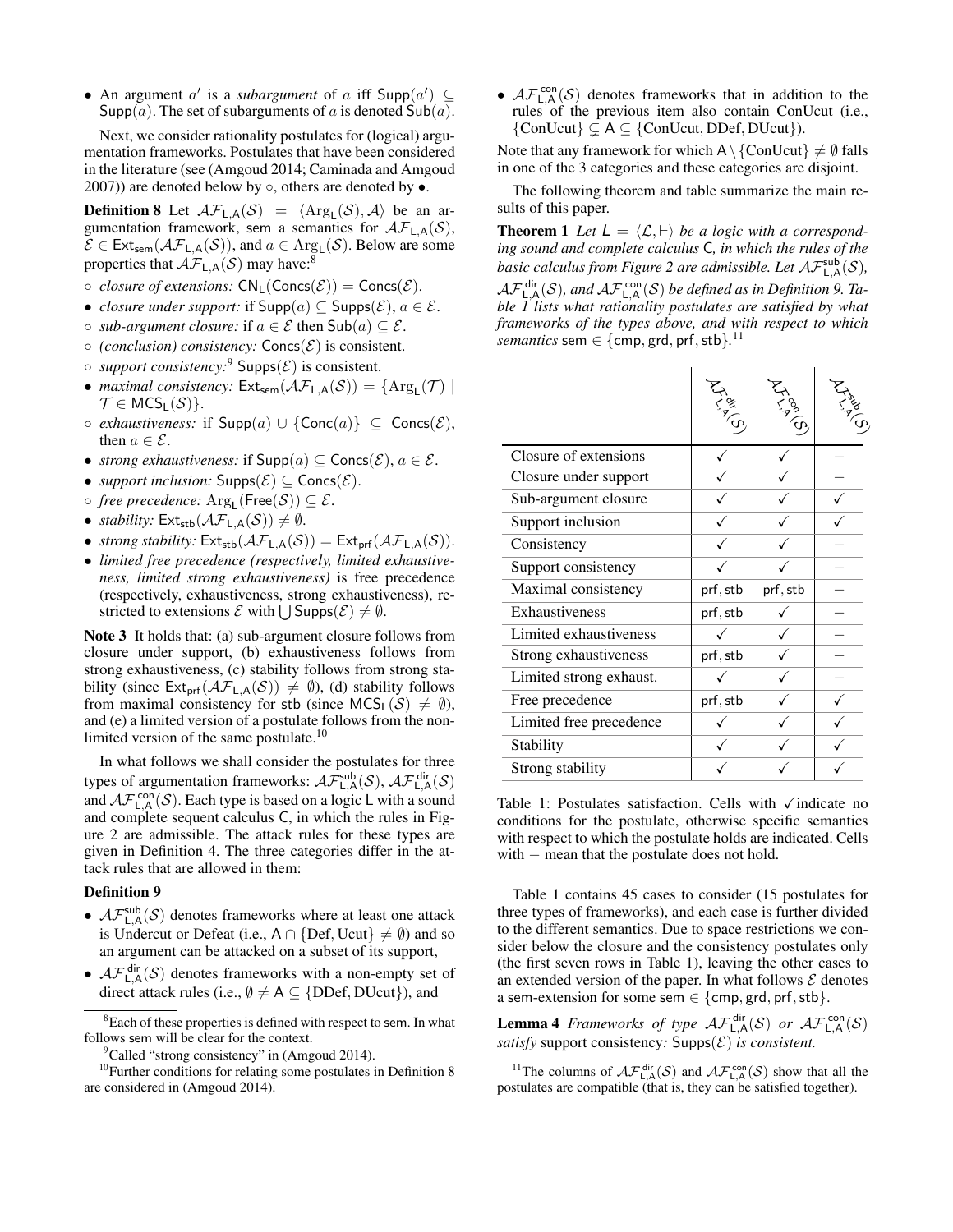**Proof.** Assume for a contradiction that there is a  $\subseteq$ -minimal  $\Theta = \{\phi_1, \ldots, \phi_n\} \subseteq$  Supps $(\mathcal{E})$  for which  $\vdash \neg \bigwedge \Theta$ . By the completeness of C, the sequent  $\Rightarrow \neg \wedge \Theta$  is provable in C, and by Lemma 2,  $a = \phi_1, \ldots, \phi_{n-1} \Rightarrow \neg \phi_n$  is also provable. By the minimality of  $\Theta$  and the soundness of C, a is not ConUcut-attacked. Since for each  $\phi_i \in \Theta$  there is  $a_i \in \mathcal{E}$  s.t.  $\phi_i \in \textsf{Supp}(a_i)$ , any attacker of a is an attacker of some  $a_i \in$  $\mathcal E$ . Since  $\mathcal E$  is admissible, a is defended by  $\mathcal E$  and by the completeness of  $\mathcal{E}$ ,  $a \in \mathcal{E}$ . This contradicts the conflict-freeness of  $\mathcal{E}$ , since a attacks  $a_n$  (both by DDef and DUcut).  $\Box$ 

Example 5 As we show next, support consistency does not hold for frameworks of type  $\mathcal{AF}^{\text{sub}}_{L,\mathsf{A}}(\mathcal{S})$ , thus in Lemma 4 it is essential to consider direct attacks. A similar remark, and the following counter-example, hold for Lemmas 5, 8, and 9.

Let  $S = \{p, q, \neg p \lor \neg q, r\}$  with CL as in Example 1, but now with Defeat or Undercut rather than their direct versions. A representation of this setting with Defeat attacks is like Figure 1, but now there are also attacks from  $a_2$  and from  $a_5$  to  $a_8$ , from  $a_3$  and from  $a_6$  to  $a_9$ , and from  $a_4$  to  $a_7$ . Note that  $\mathcal{E} = \text{Arg}_{\text{CL}}(\{p\}) \cup \text{Arg}_{\text{CL}}(\{q\}) \cup \text{Arg}_{\text{CL}}(\{\neg p \vee p\})$  $\neg q$ ) is a stable (and hence also preferred) extension, yet Concs( $\mathcal{E}$ ) and Supps( $\mathcal{E}$ ) are not consistent, neither is  $CN_{CL}(Concs(\mathcal{E})) \subseteq Cons(\mathcal{E})$  nor  $Arg_{CL}(Supps(\mathcal{E})) \subseteq \mathcal{E}$ .

**Note 4** The condition  $Arg_{L}(Supps(\mathcal{E})) = \mathcal{E}$  (for every semextension  $\mathcal{E}$ ) is frequently assumed in, e.g., (Amgoud 2014). Yet, this condition is not easily verified, and as Example 5 shows, it is rather strict, since the frameworks in  $\mathcal{AF}_{L,A}^{\text{sub}}(\mathcal{S})$ do not satisfy it. We thus do not assume it for our results.

**Lemma 5** Frameworks of type  $\mathcal{AF}_{L,A}^{dir}(\mathcal{S})$  or  $\mathcal{AF}_{L,A}^{con}(\mathcal{S})$  are closed under supports: *If*  $a \in \text{Arg}_{L}(S)$  *and*  $\text{Supp}(a) \subseteq$ Supps( $\mathcal{E}$ )*, then*  $a \in \mathcal{E}$ *.* 

**Proof.** Assume that for  $a \in \text{Arg}_{\mathsf{L}}(\mathcal{S})$ ,  $\text{Supp}(a) \subseteq \text{Supps}(\mathcal{E})$ . If a is not attacked then obviously  $a \in \mathcal{E}$ . Suppose that some  $b \in \text{Arg}_{\mathsf{L}}(\mathcal{S})$  attacks a. By Lemma 4, a is not ConUcutattacked. Thus,  $b$  either DUcut- or DDef-attacks  $a$ , and so there is a  $\phi \in \text{Supp}(a)$  for which Conc $(b) \Rightarrow \neg \phi$  is derivable in C. Since  $\text{Supp}(a) \subseteq \text{Supps}(\mathcal{E})$ , there is a  $c \in \mathcal{E}$  for which  $\phi \in \text{Supp}(c)$  and so b also attacks c. Since  $\mathcal E$  is complete, it defends c, thus  $\mathcal E$  must attack b. It follows that a is also defended by  $\mathcal E$ , and by the completeness of  $\mathcal E, a \in \mathcal E$ .  $\square$ 

By Lemma 5 and Lemma 3, we have:

**Corollary 1** *Frameworks of type*  $\mathcal{AF}_{L,A}^{dir}(\mathcal{S})$  *or*  $\mathcal{AF}_{L,A}^{con}(\mathcal{S})$ *are* closed under sub-arguments: *for all*  $a \in \mathcal{E}$ ,  $\mathsf{Sub}(a) \subseteq \mathcal{E}$ .

Closure under sub-arguments holds also for  $\mathcal{AF}^{\text{sub}}_{L,\mathsf{A}}(\mathcal{S})$ :

**Lemma 6** Frameworks of type  $\mathcal{AF}_{L,A}^{sub}(\mathcal{S})$  are closed under sub-arguments: for all  $a \in \mathcal{E}$ , Sub $(a) \subseteq \mathcal{E}$ .

**Proof.** Let  $a \in \mathcal{E}$  and  $b \in Sub(a)$ . Suppose that c attacks b. Note that every attacker of b is an attacker of  $a$ .<sup>12</sup> Thus, b is defended by  $\mathcal E$  and by the completeness of  $\mathcal E, b \in \mathcal E$ .

Lemma 7 *All the three types of frameworks satisfy* support inclusion:  $\mathsf{Supps}(\mathcal{E}) \subseteq \mathsf{Concs}(\mathcal{E})$ .

**Proof.** Let  $\phi \in \text{Supp}(\mathcal{E})$ . Then  $\phi \in \text{Supp}(b)$  for some  $b \in$ E. By Reflexivity,  $a = \phi \Rightarrow \phi \in \text{Arg}_{L}(\mathcal{S}) \cap \text{Sub}(b)$ . By Corollary 1 (for  $\mathcal{AF}_{\mathsf{L},\mathsf{A}}^{\mathsf{dir}}(\mathcal{S})$  or  $\mathcal{AF}_{\mathsf{L},\mathsf{A}}^{\mathsf{con}}(\mathcal{S})$ ) and Lemma 6 (for  $\mathcal{AF}_{\mathsf{L},\mathsf{A}}^{\mathsf{sub}}(\mathcal{S})$ ,  $a \in \mathcal{E}$ . Thus  $\phi \in \mathsf{Concs}(\mathcal{E})$ .

**Lemma 8** *Frameworks of type*  $\mathcal{AF}_{L,A}^{dir}(\mathcal{S})$  *or*  $\mathcal{AF}_{L,A}^{con}(\mathcal{S})$ *satisfy* closure of extensions:  $CN_L(Concs(\mathcal{E})) = Concs(\mathcal{E})$ *.* 

**Proof.** To see that  $Concs(\mathcal{E}) \subseteq CN_L(Concs(\mathcal{E}))$  suppose that  $\phi \in \text{Concs}(\mathcal{E})$ . By the reflexivity of  $\vdash, \phi \in$  $CN<sub>L</sub>$  (Concs $(\mathcal{E})$ ).

For the converse, suppose that  $\phi \in \mathsf{CN}_{\mathsf{L}}(\mathsf{Concs}(\mathcal{E}))$ . Then there are  $a_1, \ldots, a_n \in \mathcal{E}$  with  $\Gamma_i = \text{Supp}(a_i)$  and  $\phi_i =$ Conc $(a_i)$   $(1 \le i \le n)$  such that  $\phi_1, \ldots, \phi_n \vdash \phi$ . (Note that  $n$  is finite by the compactness of L (Definition 1)). By the completeness of C,  $\phi_1, \dots, \phi_n \Rightarrow \phi$  is C-derivable, and by [Cut] so is  $a = \bigcup_{i=1}^{n} \Gamma_i \Rightarrow \phi$ . By Lemma 5,  $a \in \mathcal{E}$ .

As shown in Example 5, closure of extensions does not hold for frameworks of type  $\mathcal{AF}_{L,A}^{\text{sub}}(\mathcal{S})$ .

**Lemma 9** *Frameworks of type*  $\mathcal{AF}_{L,A}^{dir}(\mathcal{S})$  *or*  $\mathcal{AF}_{L,A}^{con}(\mathcal{S})$ *satisfy* consistency:  $Concs(\mathcal{E})$  *is consistent.* 

**Proof.** Assume for a contradiction that  $Concs(\mathcal{E})$  is inconsistent and hence there is a  $\subseteq$ -minimal  $\Theta = {\phi_1, \ldots, \phi_n} \subseteq$ Concs( $\mathcal{E}$ ) for which  $\vdash \neg \bigwedge \Theta$ . By the completeness of C,  $\Rightarrow \neg \bigwedge \Theta$  is derivable, and by Lemma 2 so is  $\Theta \Rightarrow$ . For each  $\phi_i \in \Theta$  there is an  $a_i \in \mathcal{E}$  for which  $\phi_i = \text{Conc}(a_i)$ . By [Cut],  $a = \text{Supp}(a_1), \ldots, \text{Supp}(a_n) \Rightarrow$  is derivable. Note that there is some  $i \in \{1, \ldots, n\}$  such that  $\text{Supp}(a_i) \neq \emptyset$ , since otherwise, by [LMon] any sequent would be derivable in C. By the soundness of C and the non-triviality of L this is impossible. Suppose, without loss of generality, that  $\gamma \in$  $\mathsf{Supp}(a_1)$ . By  $[\Rightarrow\neg], a = \mathsf{Supp}(a_1) \setminus {\{\gamma\}}, \dots, \mathsf{Supp}(a_n) \Rightarrow$  $\neg \gamma$  is derivable in C. By Lemma 5,  $a \in \mathcal{E}$ . But a attacks  $a_1$ , a contradiction to the conflict-freeness of  $\mathcal{E}$ .

As shown in Example 5, consistency does not hold for frameworks of type  $\mathcal{AF}_{L,A}^{sub}(\mathcal{S})$ .

(Strong) stability and maximal consistency for prf and stb follow from the next lemma.

**Lemma 10** For  $A\mathcal{F} = A\mathcal{F}_{L,A}^{dir}(\mathcal{S})$  or  $A\mathcal{F} = A\mathcal{F}_{L,A}^{con}(\mathcal{S})$ , *we have that:*  $Ext_{\text{prf}}(\mathcal{AF}) = \{ \text{Arg}_{L}(\mathcal{T}) \mid \mathcal{T} \in \text{MCS}_{L}(\mathcal{S}) \}$  $=$  Ext<sub>stb</sub> $(\mathcal{AF})$ .

**Proof.** We first show that for  $\mathcal{T} \in \text{MCS}_L(\mathcal{S})$ ,  $\text{Arg}_L(\mathcal{T}) \in$  $Ext<sub>stb</sub>(AF)$ . Let  $T \in MCS<sub>L</sub>(S)$ . Suppose that there are  $a, b \in \text{Arg}_{\mathsf{L}}(\mathcal{T})$  such that a attacks b. If b is ConUcutattacked by a then  $\text{Supp}(b)$  is inconsistent, in contradiction to T being consistent. Thus,  $Conc(a) \Rightarrow \neg \phi$  is derivable for  $\phi \in \text{Supp}(b)$ . By [Cut] with a,  $\text{Supp}(a) \Rightarrow \neg \phi$  is derivable. By Lemma 2,  $\Rightarrow \neg \wedge (\text{Supp}(a) \cup \{\phi\})$  is derivable. Since C is sound,  $\vdash \neg \bigwedge (\mathsf{Supp}(a) \cup \{\phi\})$ , which contradicts the consistency of  $\mathcal T$ . Thus,  $\mathrm{Arg}_L(\mathcal T)$  is conflict-free.

Let now  $b \in \text{Arg}_{L}(\mathcal{S}) \setminus \text{Arg}_{L}(\mathcal{T})$ . Thus, there is a  $\phi \in$ Supp $(b) \setminus \mathcal{T}$  and  $\{\phi\} \cup \mathcal{T}$  is inconsistent. By simple manipulations and the adequacy of C there is a  $c = \Delta \Rightarrow \neg \phi \in$  $\text{Arg}_{\mathsf{L}}(\mathcal{T})$  that attacks b. Thus,  $\text{Arg}_{\mathsf{L}}(\mathcal{T})$  is stable.

Let  $\mathcal{E} \in \text{Ext}_{\text{prf}}(\mathcal{AF})$ . By Lemmas 5, 7, 8, and 9,  $\mathcal{E} =$  $Arg_{\mathsf{L}}(\mathcal{T})$  for some consistent  $\mathcal{T} \subseteq \mathcal{S}$ . Suppose that there is

<sup>&</sup>lt;sup>12</sup>Indeed, the only non-trivial case is Defeat. In this case, let  $a =$  $\Delta, \Delta' \Rightarrow \delta', b = \Delta \Rightarrow \delta$  and  $c = \Gamma \Rightarrow \gamma$  where  $\gamma \Rightarrow \neg \bigwedge \Delta$ . By Lemma 2,  $\gamma \Rightarrow \neg \bigwedge (\Delta \cup \Delta')$  is C-derivable. Thus, c attacks a.